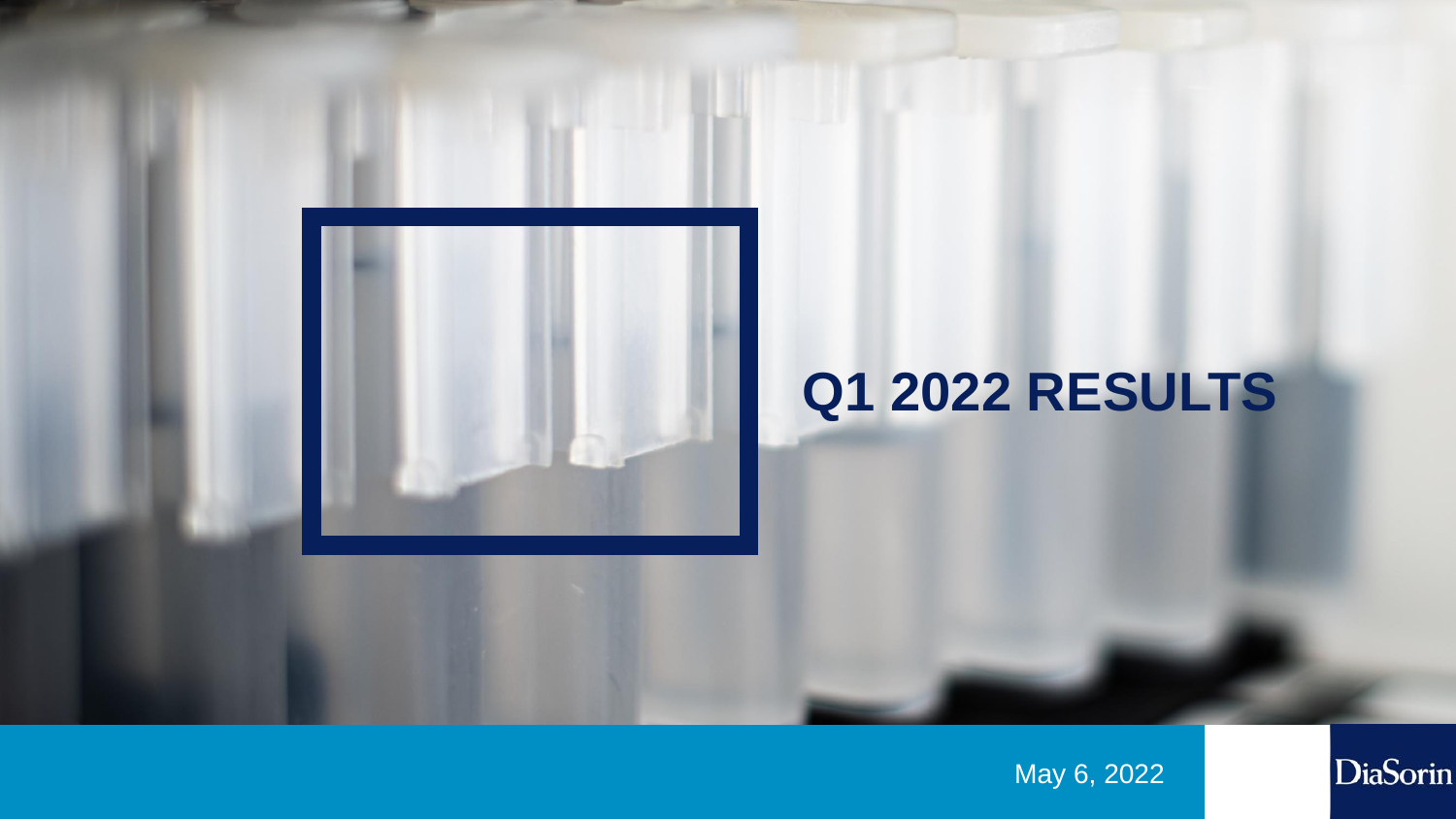# **Disclaimer**

In General. This disclaimer applies to this presentation and any oral comments of any person presenting it. This document, taken together with any such oral comments, is referred to herein as the "Presentation". This Presentation has been prepared by DiaSorin S.p.A. ("DiaSorin" or the "Company" and, together with its subsidiary the "Group"). The Presentation is being furnished to you for information purposes only and for use in presentations of the industrial plan of the Group.

**No distribution of this Presentation.** This Presentation is being furnished to you solely for your information and may not be reproduced, in whole or in part, or redistributed to any other individual or legal entity.

Verbal explanation. This Presentation has to be accompanied by a verbal explanation. A simple reading of this Presentation without the appropriate verbal explanation could give rise to a partial or incorrect understanding.

No offer to purchase or sell securities. The information, statements and opinions contained in this Presentation are for information purposes only and do not constitute a public offer under any applicable legislation or an offer to sell or solicitation of an offer to purchase or subscribe for securities or financial instruments or any advice or recommendation with respect to such securities or other financial instruments.

**Rounding.** Due to rounding, numbers presented throughout this Presentation may not add up precisely to the totals provided and percentages may not precisely reflect the absolute figures.

*Miscellanea*. This Presentation has been prepared on a voluntary basis. DiaSorin is therefore not bound to prepare similar presentations in the future, unless where provided by law. Neither the Company nor any member of the Group nor any of its or their respective representatives, directors, employees or agents accept any liability whatsoever in connection with this Presentation or any of its contents or in relation to any loss arising from its use or from any reliance placed upon it.

Piergiorgio Pedron, the manager responsible for the preparation of the company accounting documents for DiaSorin S.p.A., declares that, pursuant to Article 154-bis, paragraph 2, of the Legislative Decree February 24, 1998, no. 58, to the best of his knowledge, the accounting information included in this Presentation correspond to document results, books and accounting records.

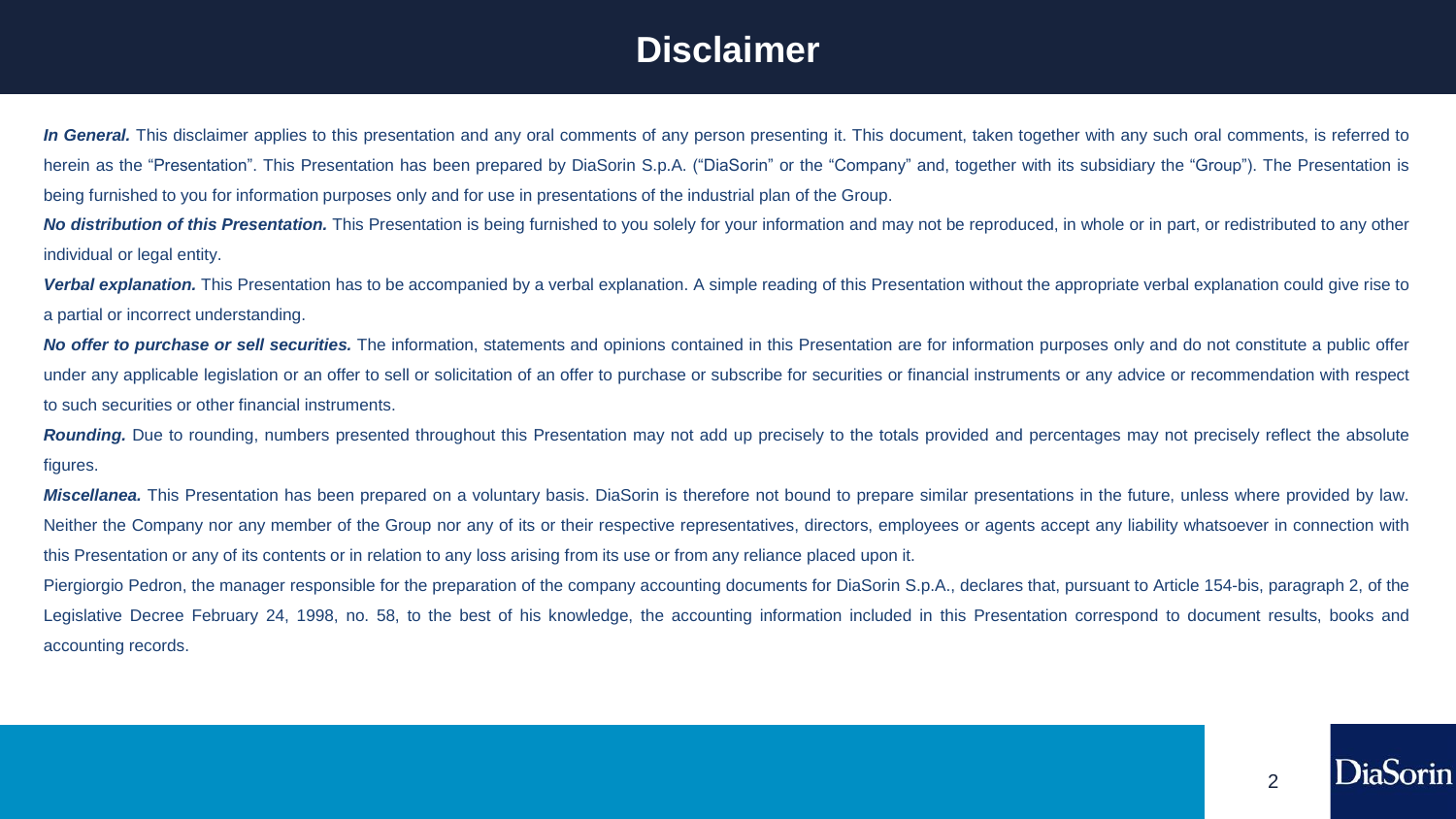## **Forward-looking statements**

This document contains forward-looking statements that are based on current expectations, estimates, forecasts and projections about the industries in which DiaSorin operates and the beliefs and assumptions of the management of DiaSorin. In addition, the management of DiaSorin may make forward-looking statements orally to analysts, investors, representatives of the media and others. In particular, among other statements, certain statements regarding future financial performance, the achievement of certain targeted metrics at any future date or for any future period, trends in results of operations, margins, costs, return on capital, risk management and competition are forward-looking in nature. These statements may include terms such as "may", "will", "expect", "could", "should", "intend", "estimate", "anticipate", "believe", "remain", "on track", "design", "target", "objective", "goal", "forecast", "projection", "outlook", "prospects", "plan", or similar terms. Forward-looking statements are not guarantees of future performance and are, by their nature, subject to inherent risks, uncertainties and assumptions that are difficult to predict because they relate to events and depend on circumstances that may or may not occur or exist in the future and, as such, undue reliance should not be placed on them.

Forward-looking statements do not take into account any additional effects that may arise from impacts on the global market in which DiaSorin operates and, more generally, on the macroeconomic scenario, also following any eventual governmental measures related to the spread of COVID-19 and any potential delay in the vaccination campaign.

Actual results may differ materially from those expressed in forward-looking statements as a result of a variety of factors, including: the impact of the COVID-19 pandemic, the ability of the Group to create and launch new products successfully; changes in the global financial markets, general economic environment and changes in demand for diagnostic/healthcare/life sciences products, which is subject to cyclicality; changes in local economic and political conditions, changes in trade policy and the imposition of global and regional tariffs or tariffs targeted to the diagnostic/healthcare/life sciences industry, the enactment of tax reforms or other changes in tax laws and regulations; the Group's ability to offer innovative, attractive products; various types of claims, lawsuits, governmental investigations and other contingencies, including product liability and warranty claims, investigations and lawsuits; material operating expenditures in relation to compliance with health and safety regulations; the intense level of competition in the diagnostic/healthcare/life sciences industry, which may increase due to consolidation; the Group's ability to fund its defined benefit pension plans; the ability to access funding to execute the its business plans and improve its own businesses, financial condition and results of operations; the Group's ability to realize anticipated benefits from joint venture arrangements; disruptions arising from political, social and economic instability; commercial risk due the fact that the Group operates in a market characterized by the presence of large competitors; risk associated to the maintenance of relationship with customers and strategic partners; risks associated with relationships with employees and suppliers; increases in costs, disruptions of supply or shortages of raw materials; developments in labor and industrial relations and developments in applicable labor laws; exchange rate fluctuations, interest rate changes, credit risk and other market risks; political and civil unrest; earthquakes or other disasters.

Any forward-looking statements contained in this document speak only as of the date of this document and DiaSorin disclaim any obligation to update or revise publicly forward-looking statements. Further information concerning the Group and its business, including factors that could materially affect the Group's financial results, are included in DiaSorin's reports and filings with CONSOB and Borsa Italiana.

No update. The information and opinions in this document is provided to you as of the dates indicated and DiaSorin does not undertake to update the information contained in this document and/or any opinions expressed relating thereto after its presentation, even in the event that the information becomes materially inaccurate, except as otherwise required by applicable laws.

Non-IFRS and Other Performance Measures. This document contains certain items as part of the financial disclosure, which are not defined under IFRS. Accordingly, these items do not have standardized meanings and may not be directly comparable to similarly-titled items adopted by other entities. DiaSorin management has identified a number of "Alternative Performance Indicators" ("APIs"). These APIs (i) are derived from historical results of DiaSorin and are not intended to be indicative of future performance, (ii) are non-IFRS financial measures and, although derived from the financial statements, are unaudited and (iii) are not an alternative to financial measures prepared in accordance with IFRS. The APIs presented herein include EBIT<sup>1</sup>, EBITDA<sup>2</sup>, adjusted EBITDA<sup>3</sup>, Net Financial Position<sup>4</sup> and Free Cash Flow<sup>5</sup>. These measures are not indicative of historical operating results, nor are they meant to be predictive of future results. These measures are used by the management to monitor the underlying performance of the business and operations. Similarly entitled non-IFRS financial measures reported by other companies may not be calculated in an identical manner, consequently the measures reported in this document may not be consistent with similar measures used by other companies. Therefore, investors should not place undue reliance on this data.

1 EBIT is defined as the "Operating Result" net of interests and taxes - 2 EBITDA is defined as the "Operating Result", gross of amortization and depreciation of intangible and tangible and tangible assets. EBITDA is a mea evaluate the Group's operating performance and is not defined as an accounting measure in IFRS and therefore shall not be considered an alternative measure for assessing the Group's operating result performance. - 3 Adjust Adjusted EBITDA, excluding extraordinary costs and expenses incurred in the Luminex transaction announced on April 11, 2021 - 4 The Net Financial Position is defined as the algebraic sum (positive balance sheet assets and liabilities) of cash and cash equivalents and other current financial assets, minus current financial liabilities and non-current financial liabilities.-5 Free Cash Flow is defined as the set of means available to the Comp from operating activities net of interest received or paid, and net of investments and divestments of fixed assets.

3

l )iaSorin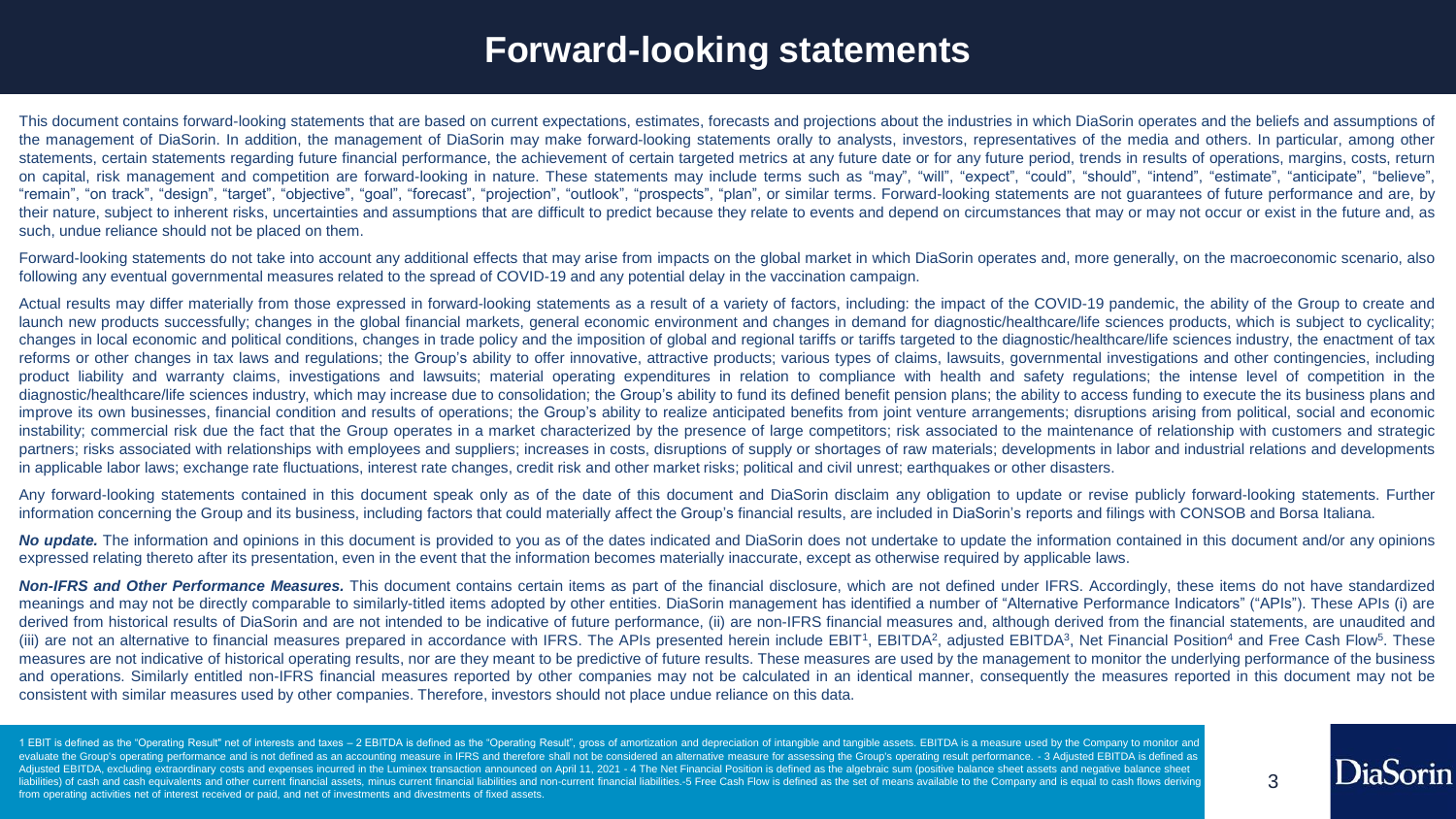# **Financial Highlights\***

| Data in €/mln                         | Q1'22  | Change<br>@ current |            |  |  |
|---------------------------------------|--------|---------------------|------------|--|--|
|                                       |        |                     | @ CER      |  |  |
| <b>Revenues</b>                       | 358    | $+34.1%$            | $+28.0%$   |  |  |
| <b>Immunodiagnostics ex-COVID</b>     | 160    | $+10.1%$            | $+6.6%$    |  |  |
| <b>Molecular Diagnostics ex-COVID</b> | 46     | $+137.6%$           | $+123.5%$  |  |  |
| <b>Licensed Technologies</b>          | 55     | n.a.                | n.a.       |  |  |
| <b>COVID</b>                          | 97     | $-5.2%$             | $-9.8%$    |  |  |
| <b>Adjusted EBITDA</b>                | 150    | $+15.5%$            | $+10.4%$   |  |  |
| <b>Adjusted EBITDA Margin</b>         | 41.9%  | $-673 bps$          | $-670$ bps |  |  |
| <b>Adjusted EBIT</b>                  | 126    | $+9.7%$             |            |  |  |
| <b>Adjusted EBIT Margin</b>           | 35.3%  | $-783$ bps          |            |  |  |
| <b>Adjusted Net Result</b>            | 96     | $+10.6%$            |            |  |  |
| % on revenues                         | 27.0%  | $-572 bps$          |            |  |  |
| <b>Free Cash Flow</b>                 | 116    |                     |            |  |  |
| <b>Net Financial Debt</b>             | $-860$ |                     |            |  |  |

4

DiaSorin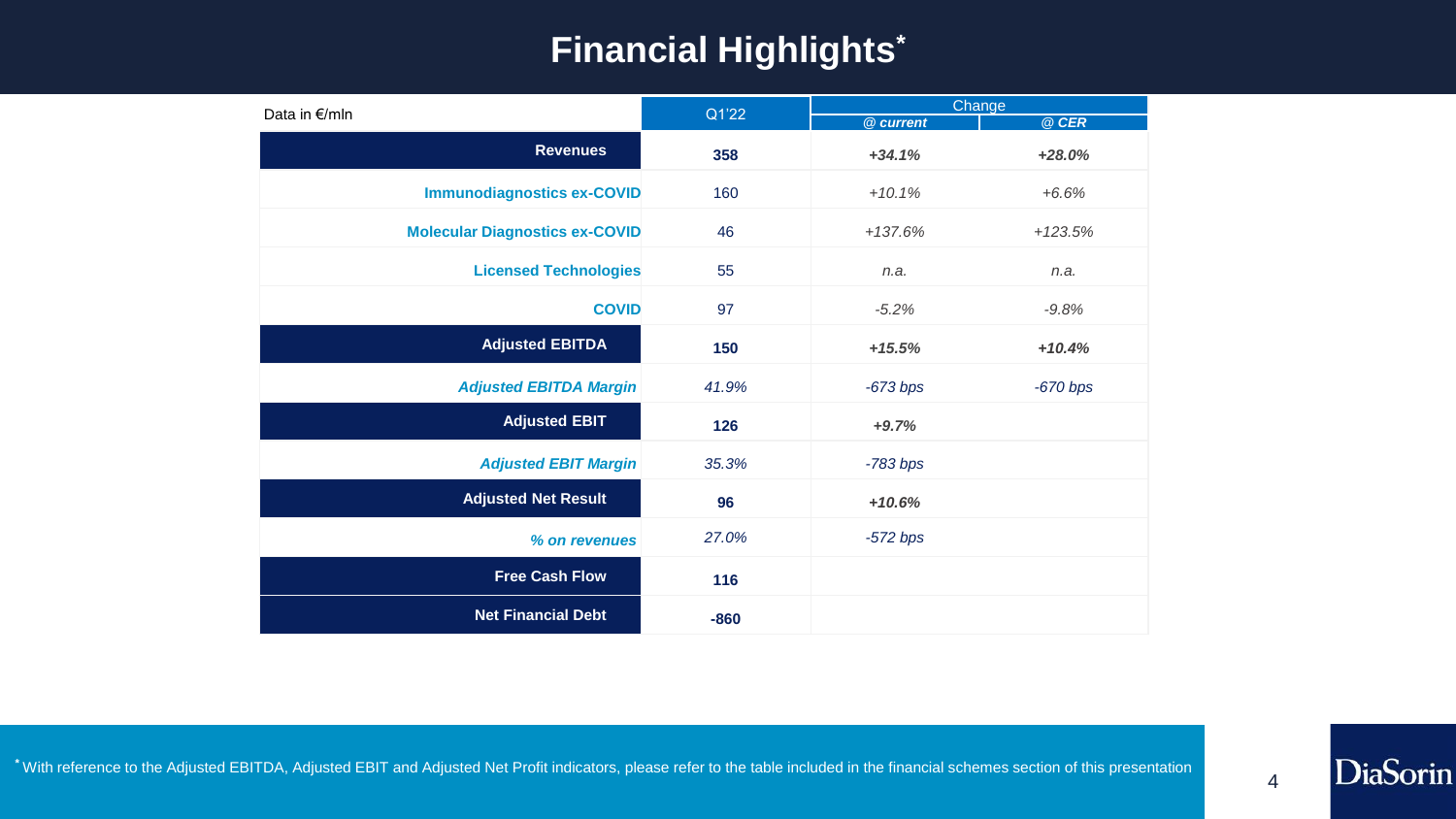# **Q1 2022 key facts**

#### **Product Development**

- **New Simplexa™ SARS-CoV-2 Variants Direct Assay (Research Use Only)** for the detection and discrimination of mutations associated with circulating virus variants, including Omicron, without requiring upfront RNA extraction
- **xMAP® NxTAG® GPP Panel (CE Mark)** for the identification of the 16 most relevant pathogens associated with gastrointestinal infections in stool samples. The test is designed for use with the MAGPIX® platform and discriminates specific nucleic acids of bacteria, virus and parasites

#### **Business Development**

• **Appointment** of **Angelo Rago,** a senior executive with a 30+ years experience in MedTech global companies, as the new **President of Luminex**

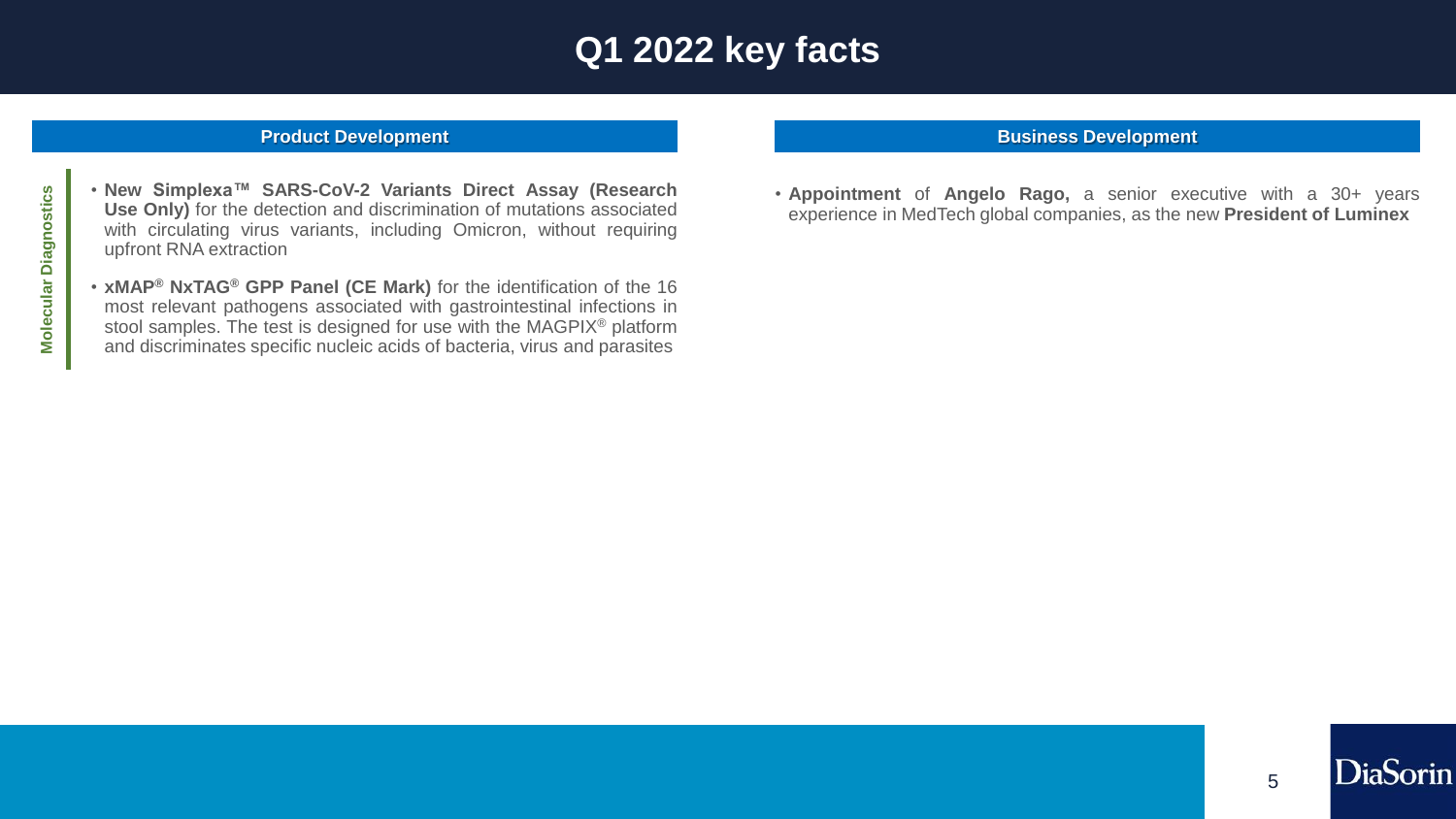### **Managerial outlook on Q1 2022 revenues**



Business ex-COVID COVID tests' sales

#### **Evolution of the business in the quarter**

**Positive results**, driven by three separate trends:

- **BUSINESS EX-COVID**: *+51.5% @CER* vs. Q1'21, mainly due to the inclusion of Luminex in the Group perimeter and to the performance of the Immunodiagnostic ex-COVID business driven by the CLIA ex Vitamin D growth (*13% ca @CER*) partially offset by the expected decline in Vitamin D and ELISA
- **TOTAL COVID TESTS CONTRIBUTION** in Q1'22 declined, as expected, by *9.8%* to € 92 million at *constant exchange rates*
- **LUMINEX CONTRIBUTION**: € 97 million at current exchange rates

DiaSorin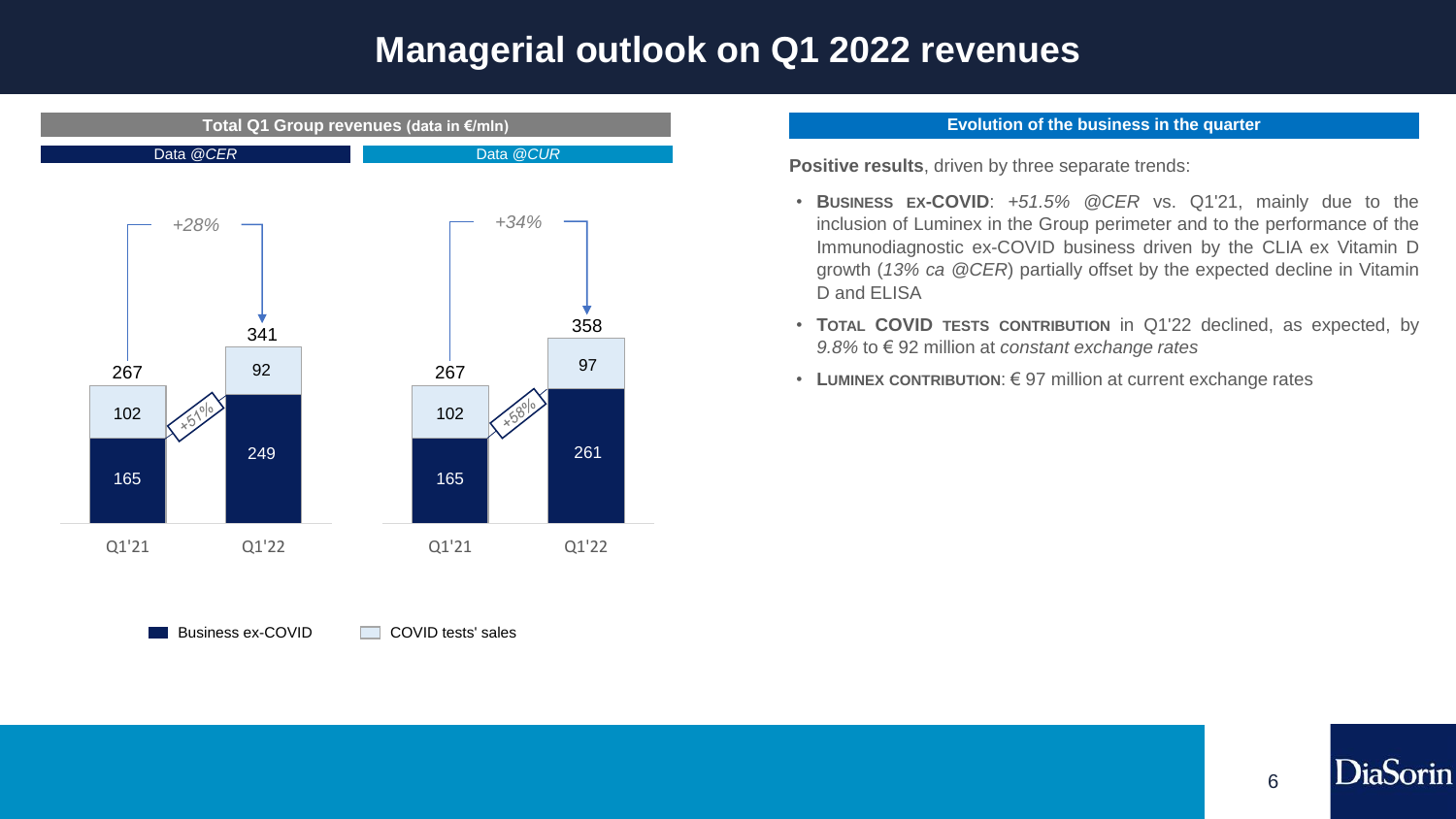# **Q1 2022 revenues growth by geography and technology**

| <b>BY GEOGRAPHY</b>                                                                                                                                                                                    | Q1'22 vs.<br>Q1'21 | <b>BY TECHNOLOGY</b>                                       | Q1'22 vs.<br>Q1'21   |
|--------------------------------------------------------------------------------------------------------------------------------------------------------------------------------------------------------|--------------------|------------------------------------------------------------|----------------------|
| <b>EUROPE DIRECT</b><br>Positive performance of Immunodiagnostics ex-COVID sales (Latent<br>Tuberculosis, ID Panel, GI Panel), with flat performance of Vitamin D<br>tests                             | $+17.2%$           | reported<br><b>IMMUNODIAGNOSTICS EX-COVID</b><br>@ CER     | $+10.1%$<br>$+6.6%$  |
| Positive impact from inclusion of Luminex in the Group perimeter,<br>particularly on the molecular diagnostics ex-COVID business.                                                                      |                    | reported<br><b>MOLECULAR DIAGNOSTICS EX-COVID</b><br>@ CER | +137.6%<br>$+123.5%$ |
| <b>NORTH AMERICA DIRECT</b><br>Positive trend of ex-COVID Immunodiagnostic sales due to the good<br>performance of the hospital strategy in the US                                                     | $+129.2%$          | <b>LICENSED TECHNOLOGIES</b>                               | € 55 mln             |
| Positive impact from inclusion of Luminex in the Group perimeter<br>Good performance of the licensed technologies business, mainly due<br>to the sales of xMAP <sup>®</sup> reagents and platforms     |                    | reported<br><b>COVID</b><br>@ CER                          | $-5.2%$<br>$-9.8%$   |
| <b>REST OF THE WORLD</b><br>Positive impact from inclusion of Luminex in the Group perimeter, that<br>$\bullet$<br>more than offsets the negative trends of sales in China and through<br>distributors | $+15.9%$           |                                                            |                      |
| <b>COVID</b><br>Expected negative trend in COVID sales, despite inclusion of<br>Luminex in the Group perimeter                                                                                         | $-9.8%$            |                                                            |                      |

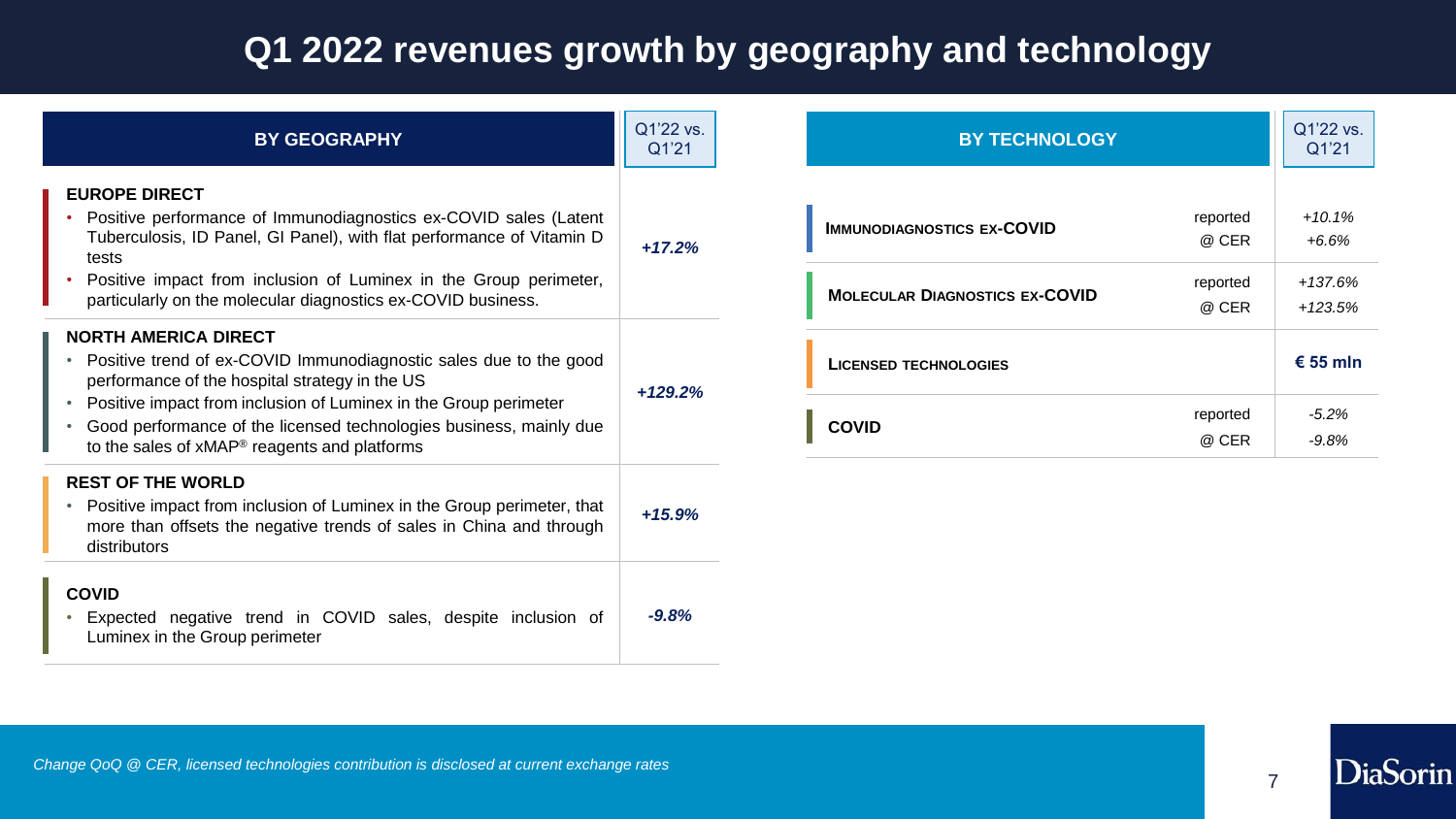### **Q1 2022 revenues: managerial outlook**







**12.9%**

8

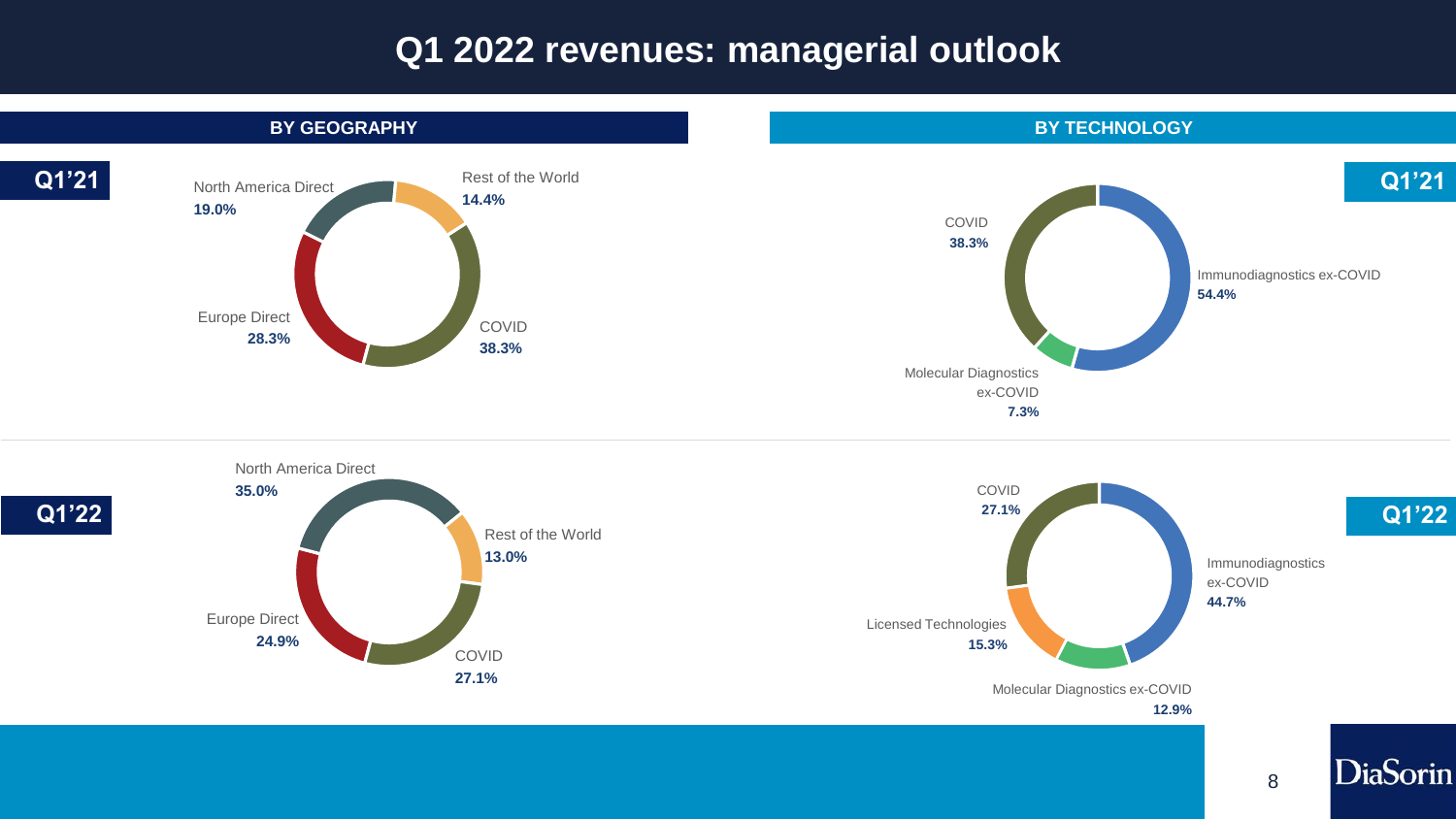# **Q1 2022 profitability profile**





DiaSorin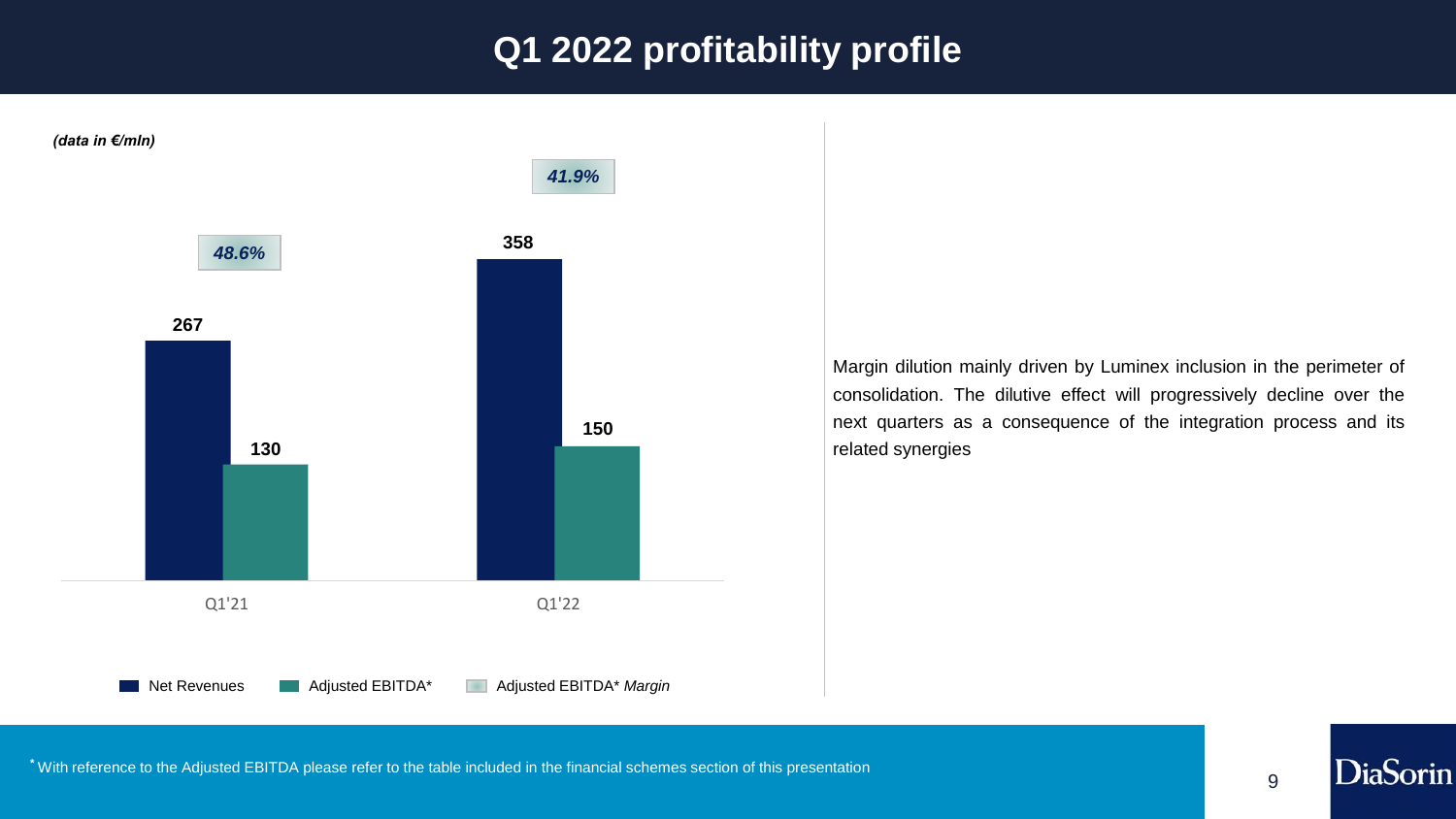## **FY 2022 Company Guidance**

#### **NEW FY 2022 GUIDANCE at 2021 CER:**

- **REVENUES**: between *-2%* and *+1%* vs. FY'21, with COVID revenues at € 150-180 million and ex-COVID revenues growing at *24% approx.*
- **ADJUSTED EBITDA\* MARGIN**: between *35%* and *37%*

**\*** With reference to the Adjusted EBITDA please refer to the table included in the financial schemes section of this presentation

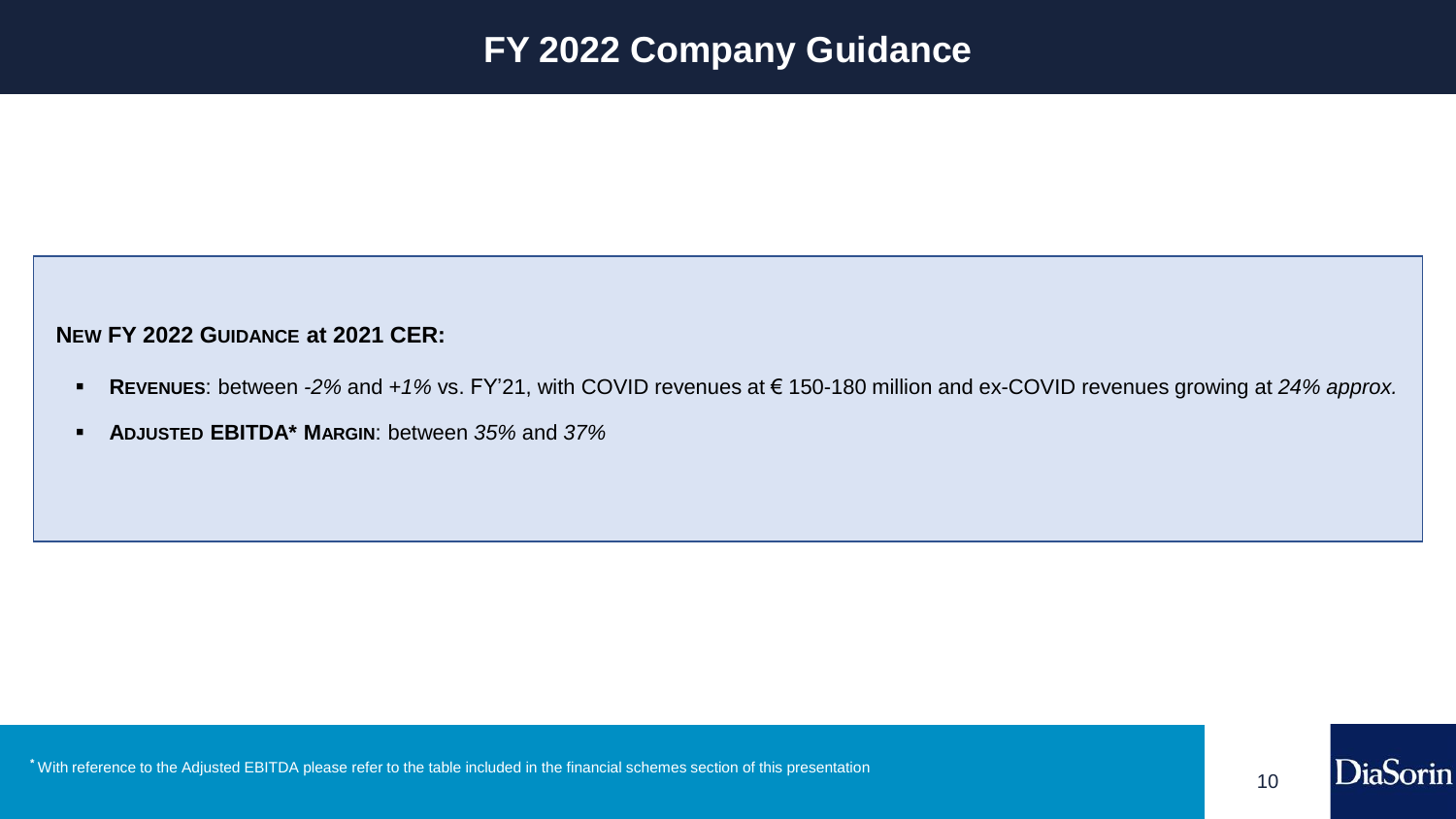

11

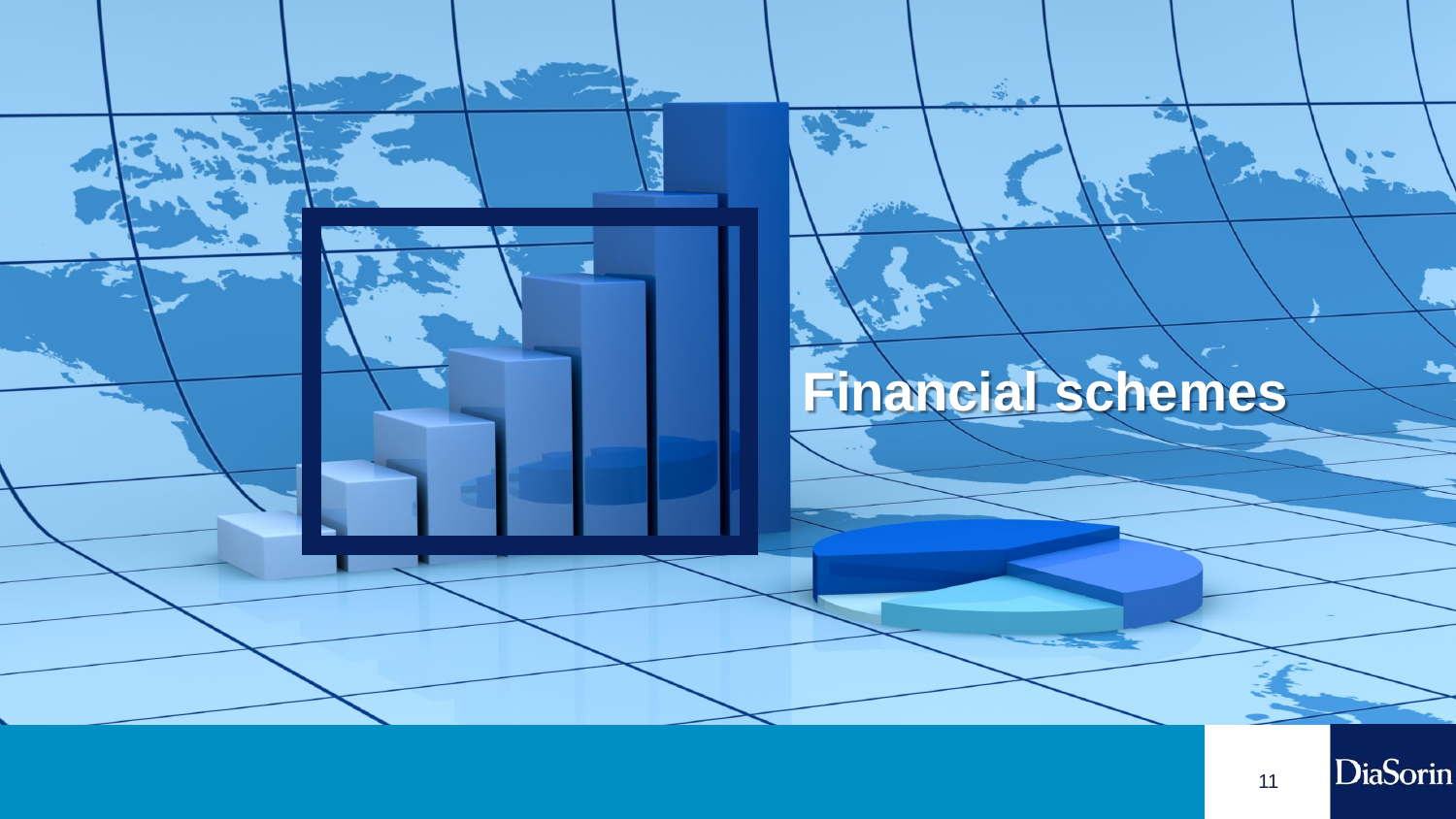#### **Income Statement**

|                                     | Q <sub>1</sub> |         | Change     |          |  |
|-------------------------------------|----------------|---------|------------|----------|--|
| (Amounts in million of euros)       | 2021           | 2022    | amount     | %        |  |
| <b>Net Revenues</b>                 | 266.7          | 357.6   | $+90.9$    | $+34.1%$ |  |
| Cost of sales                       | (81.5)         | (122.8) | $-41.2$    | $+50.6%$ |  |
| <b>Gross profit</b>                 | 185.1          | 234.8   | $+49.7$    | $+26.8%$ |  |
|                                     | 69.4%          | 65.7%   | $-376 bps$ |          |  |
| Sales and marketing expenses        | (36.8)         | (68.5)  | $-31.7$    | $+86.3%$ |  |
| Research and development costs      | (12.0)         | (22.4)  | $-10.4$    | $+86.9%$ |  |
| General and administrative expenses | (18.9)         | (27.8)  | $-8.8$     | $+46.5%$ |  |
| <b>Total operating expenses</b>     | (67.7)         | (118.7) | $-51.0$    | $+75.3%$ |  |
|                                     | 25.4%          | 33.2%   | $+780$ bps |          |  |
| Other operating income (expense)    | (14.1)         | (2.5)   | $+11.6$    | $-82.2%$ |  |
| non recurring amount                | (11.7)         | (1.2)   | $+10.4$    | $-89.4%$ |  |
| <b>EBIT</b>                         | 103.3          | 113.6   | $+10.3$    | $+10.0%$ |  |
|                                     | 38.7%          | 31.8%   | $-697$ bps |          |  |
| Net financial income (expense)      | (0.7)          | (7.4)   | $-6.7$     | n.m.     |  |
| <b>Profit before taxes</b>          | 102.6          | 106.2   | $+3.6$     | $+3.5%$  |  |
| Income taxes                        | (24.4)         | (23.9)  | $+0.5$     | $-2.0%$  |  |
| Net result                          | 78.2           | 82.3    | $+4.1$     | $+5.2%$  |  |
|                                     |                |         |            |          |  |
| EBITDA <sup>2</sup>                 | 118.0          | 146.6   | $+28.6$    | $+24.2%$ |  |
|                                     | 44.2%          | 41.0%   | $-325$ bps |          |  |

2 EBITDA is defined as the "Operating Result", gross of amortization and depreciation of intangible and tangible assets. EBITDA is a measure used by the Company to monitor and evaluate the Group's operating performance and is not defined as an accounting measure in IFRS and therefore shall not be considered an alternative measure for assessing the Group's operating result performance.

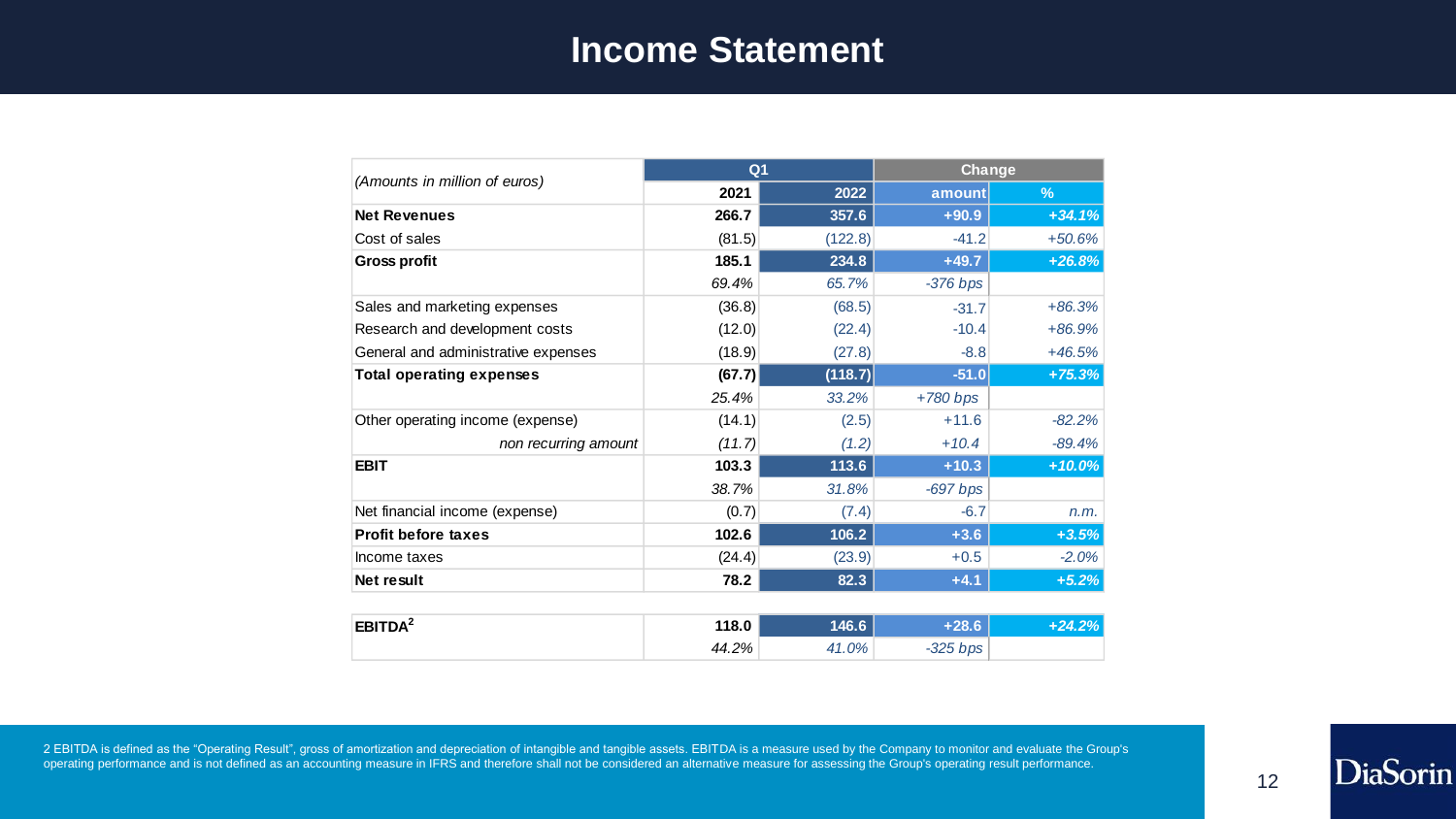#### **Adjusted Income Statement\***

|                                     | Q <sub>1</sub> |         | Change     |          |  |
|-------------------------------------|----------------|---------|------------|----------|--|
| (Amounts in million of euros)       | 2021           | 2022    | amount     | $\%$     |  |
| <b>Net Revenues</b>                 | 266.7          | 357.6   | $+90.9$    | $+34.1%$ |  |
| Cost of sales                       | (81.5)         | (120.8) | $-39.3$    | $+48.2%$ |  |
| <b>Gross profit</b>                 | 185.1          | 236.8   | $+51.7$    | $+27.9%$ |  |
|                                     | 69.4%          | 66.2%   | $-321$ bps |          |  |
| Sales and marketing expenses        | (36.8)         | (59.3)  | $-22.5$    | $+61.3%$ |  |
| Research and development costs      | (12.0)         | (22.3)  | $-10.3$    | $+85.7%$ |  |
| General and administrative expenses | (18.9)         | (27.8)  | $-8.8$     | $+46.5%$ |  |
| <b>Total operating expenses</b>     | (67.7)         | (109.3) | $-41.6$    | $+61.5%$ |  |
|                                     | 25.4%          | 30.6%   | $+518$ bps |          |  |
| Other operating income (expense)    | (2.4)          | (1.3)   | $+1.2$     | $-47.2%$ |  |
| <b>EBIT</b>                         | 115.0          | 126.2   | $+11.2$    | $+9.7%$  |  |
|                                     | 43.1%          | 35.3%   | $-783$ bps |          |  |
| Net financial income (expense)      | (0.7)          | (1.6)   | $-0.8$     | n.m.     |  |
| <b>Profit before taxes</b>          | 114.3          | 124.6   | $+10.4$    | $+9.1%$  |  |
| Income taxes                        | (27.1)         | (28.2)  | $-1.1$     | $+4.1%$  |  |
| <b>Net result</b>                   | 87.1           | 96.4    | $+9.2$     | $+10.6%$ |  |
|                                     |                |         |            |          |  |
| EBITDA <sup>2</sup>                 | 129.6          | 149.8   | $+20.1$    | $+15.5%$ |  |
|                                     | 48.6%          | 41.9%   | $-673$ bps |          |  |

2 EBITDA is defined as the "Operating Result", gross of amortization and depreciation of intangible and tangible assets. EBITDA is a measure used by the Company to monitor and evaluate the Group's operating performance and is not defined as an accounting measure in IFRS and therefore shall not be considered an alternative measure for assessing the Group's operating result performance.

**\*** With reference to the Adjusted measures please refer to the tables in the following slide

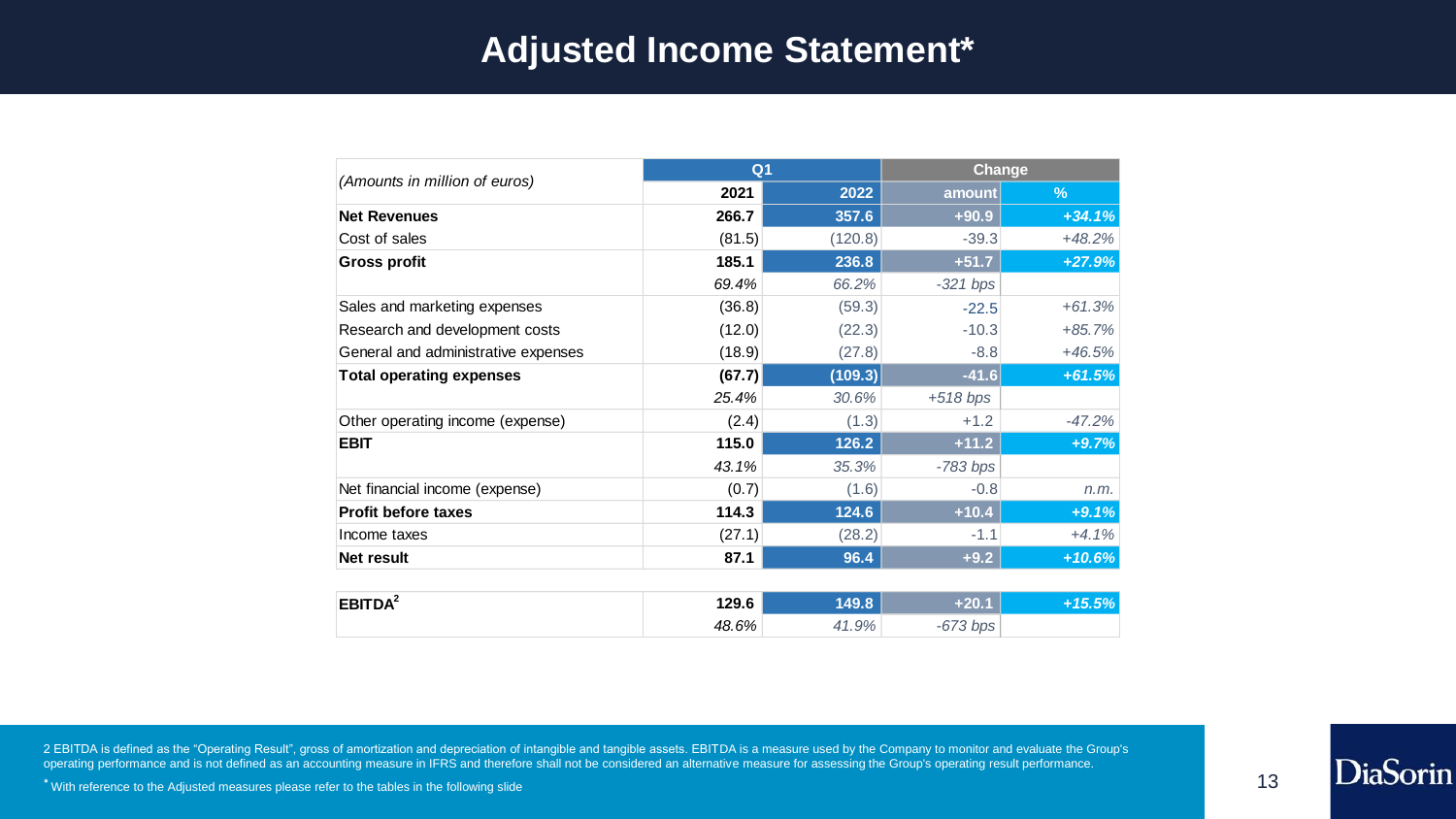#### **Reconciliation to consolidated financial statements**

| Data in €/mln                                            | <b>Gross</b><br><b>Margin</b> | EBITDA <sup>2</sup> | <b>EBIT</b> | <b>Fiscal</b><br><b>Impact</b> | <b>Net Profit</b> |
|----------------------------------------------------------|-------------------------------|---------------------|-------------|--------------------------------|-------------------|
| <b>IFRS Financial Statements Measures</b>                | 185.1                         | 118.0               | 103.3       | n.a.                           | 78.2              |
| % on Revenues                                            | 69.4%                         | 44.2%               | 38.7%       |                                | 29.3%             |
| <b>Adjustments</b>                                       |                               |                     |             |                                |                   |
| "One-off" Costs related to the acquisition of<br>Luminex |                               | 11.7                | 11.7        | (2.7)                          | 8.9               |
| <b>Total Adjustments</b>                                 | ۰                             | 11.7                | 11.7        | (2.7)                          | 8.9               |
| <b>Adjusted Measures</b>                                 | 185.1                         | 129.6               | 115.0       | n.a.                           | 87.1              |

| Data in €/mln                                                                                                                     | <b>Gross</b><br><b>Margin</b> | EBITDA <sup>2</sup> | <b>EBIT</b> | <b>Fiscal</b><br><b>Impact</b> | <b>Net Profit</b> |
|-----------------------------------------------------------------------------------------------------------------------------------|-------------------------------|---------------------|-------------|--------------------------------|-------------------|
| <b>IFRS Financial Statements Measures</b>                                                                                         | 234.8                         | 146.6               | 113.6       | n.a.                           | 82.3              |
| % on Revenues                                                                                                                     | 65.7%                         | 41.0%               | 31.8%       |                                | 23.0%             |
| <b>Adjustments</b>                                                                                                                |                               |                     |             |                                |                   |
| <i>Fair value</i> measurement of<br>the<br>initial<br>Luminex inventory                                                           | 2.0                           | 2.0                 | 2.0         | (0.5)                          | 1.5               |
| "One-off" Costs related to the acquisition,<br>integration and restructuring of Luminex                                           |                               | 1.2                 | 1.2         | (0.3)                          | 0.9               |
| Depreciation<br>of<br>Luminex<br>intangibles<br>identified in the Purchase Price Allocation                                       |                               |                     | 9.4         | (2.2)                          | 7.2               |
| relating<br>Financial<br>charges<br>debt<br>to<br>instruments and to the convertible<br>bond<br>issued to finance the acquisition |                               |                     |             | (1.4)                          | 4.5               |
| <b>Total Adjustments</b>                                                                                                          | 2.0                           | 3.2                 | 12.5        | (4.3)                          | 14.1              |
| <b>Adjusted Measures</b>                                                                                                          | 236.8                         | 149.8               | 126.2       | n.a.                           | 96.4              |

The alternative performance measures listed in the table should be used as an information supplement to the provisions of IFRS, to assist users of the document in better understanding the economic, equity and financial performance of the Group. Such measures are computed purifying the results of the one-off costs relating to the acquisition and integration of Luminex, of the amortization deriving from the Purchase Price Allocation and of the financial charges associated with the financing of the transaction, including the tax impact. It should also be noted that the method of calculating these adjusted indicators could differ from the methods used by other companies.

**2 EBITDA is defined as the "Operating Result", gross of amortization and depreciation of intangible and tangible assets. EBITDA is a measure used by the Company to monitor and evaluate the Group's operating performance and is not defined as an accounting measure in IFRS and therefore shall not be considered an alternative measure for assessing the Group's operating result performance.**

14

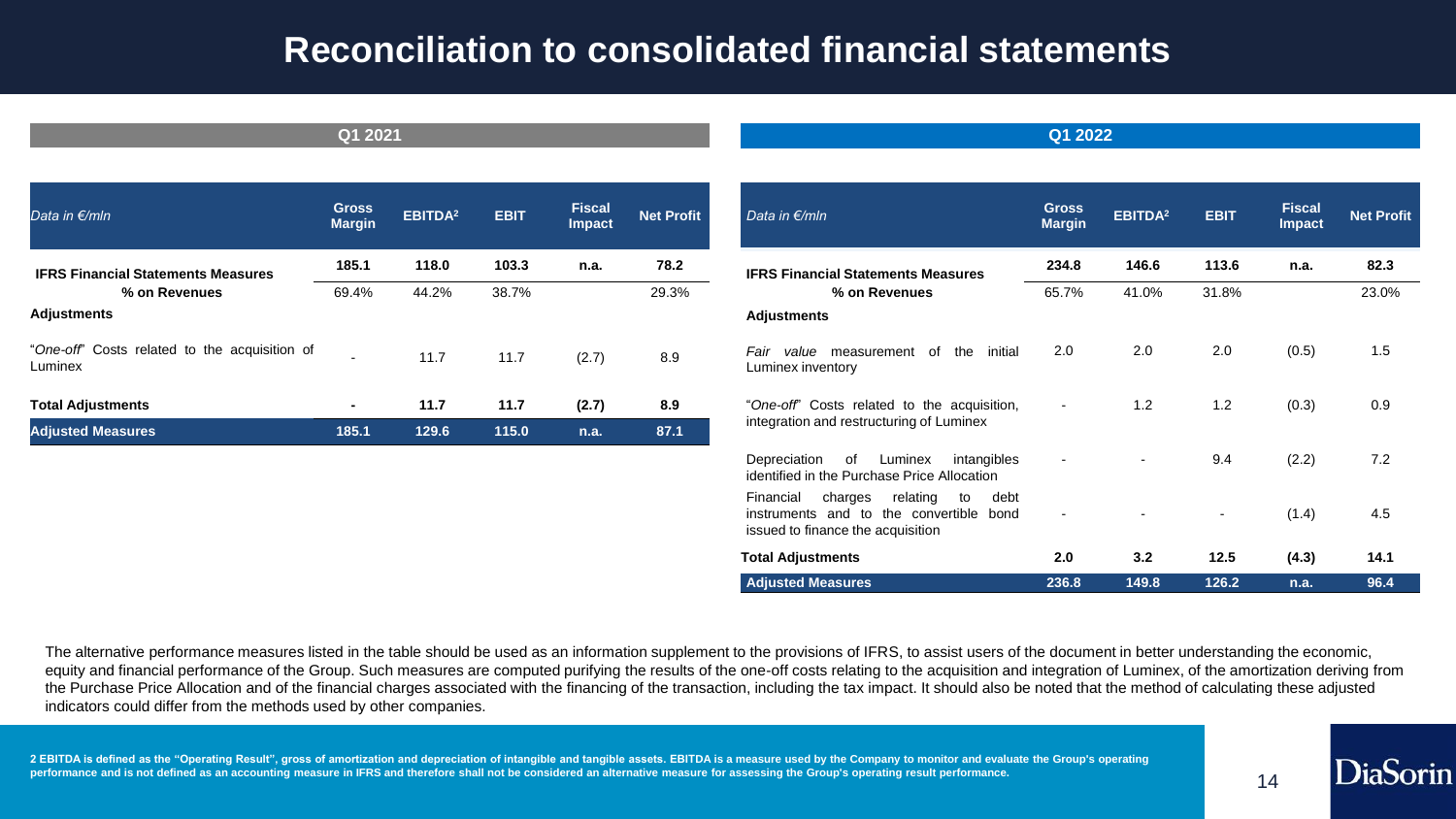# **Balance Sheet**

| (Amounts in million of euros)   | 12/31/2021 | 03/31/2022 | <b>Change</b> |
|---------------------------------|------------|------------|---------------|
| Goodwill and intangibles assets | 1,943.4    | 1,974.5    | $+31.1$       |
| Property, plant and equipment   | 276.2      | 279.2      | $+3.0$        |
| Other non-current assets        | 42.6       | 95.9       | $+53.3$       |
| Net working capital             | 361.9      | 343.1      | $-18.9$       |
| Other non-current liabilities   | (270.2)    | (325.8)    | $-55.6$       |
| <b>Net Invested Capital</b>     | 2,353.8    | 2,366.8    | $+13.0$       |
| <b>Net Financial Debt</b>       | (985.9)    | (860.2)    | $+125.7$      |
| Total shareholders' equity      | 1,367.9    | 1,506.7    | $+138.7$      |

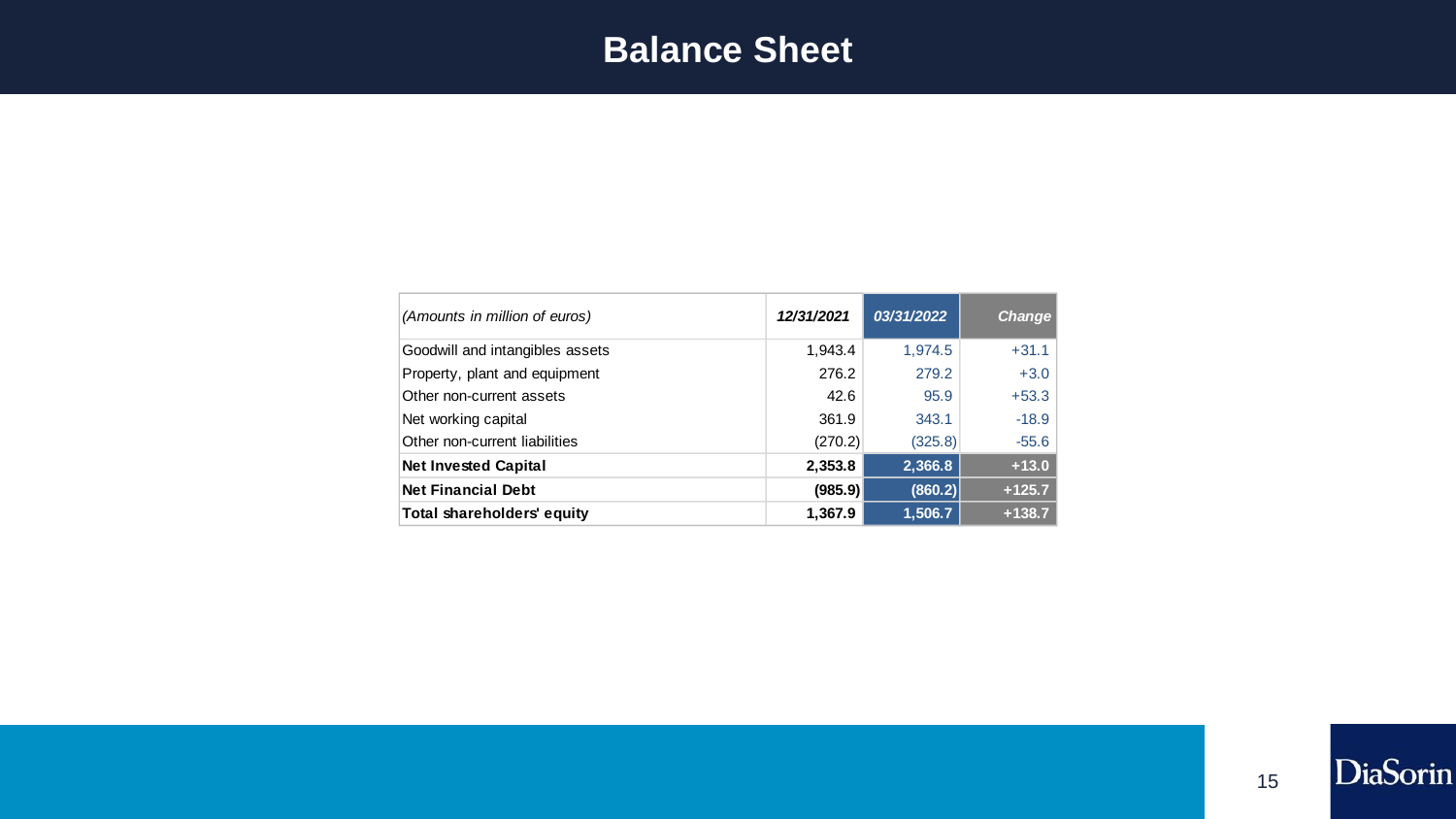## **Cash flow statement**

|                                                                                | Q <sub>1</sub> |        |  |
|--------------------------------------------------------------------------------|----------------|--------|--|
| (Amounts in million of euros)                                                  | 2021           | 2022   |  |
| Cash and cash equivalents at the beginning of the period                       | 339.9          | 403.0  |  |
| Cash provided by operating activities                                          | 101.8          | 134.4  |  |
| Cash used in investing activities                                              | (23.0)         | (23.0) |  |
| Cash provided/(used) in financing activities                                   | 11.3           | 7.1    |  |
| Net change in cash and cash equivalents before investments in financial assets | 90.1           | 118.4  |  |
| Net change in cash and cash equivalents                                        | 90.1           | 118.4  |  |
| Cash and cash equivalents at the end of the period                             | 430.0          | 521.5  |  |